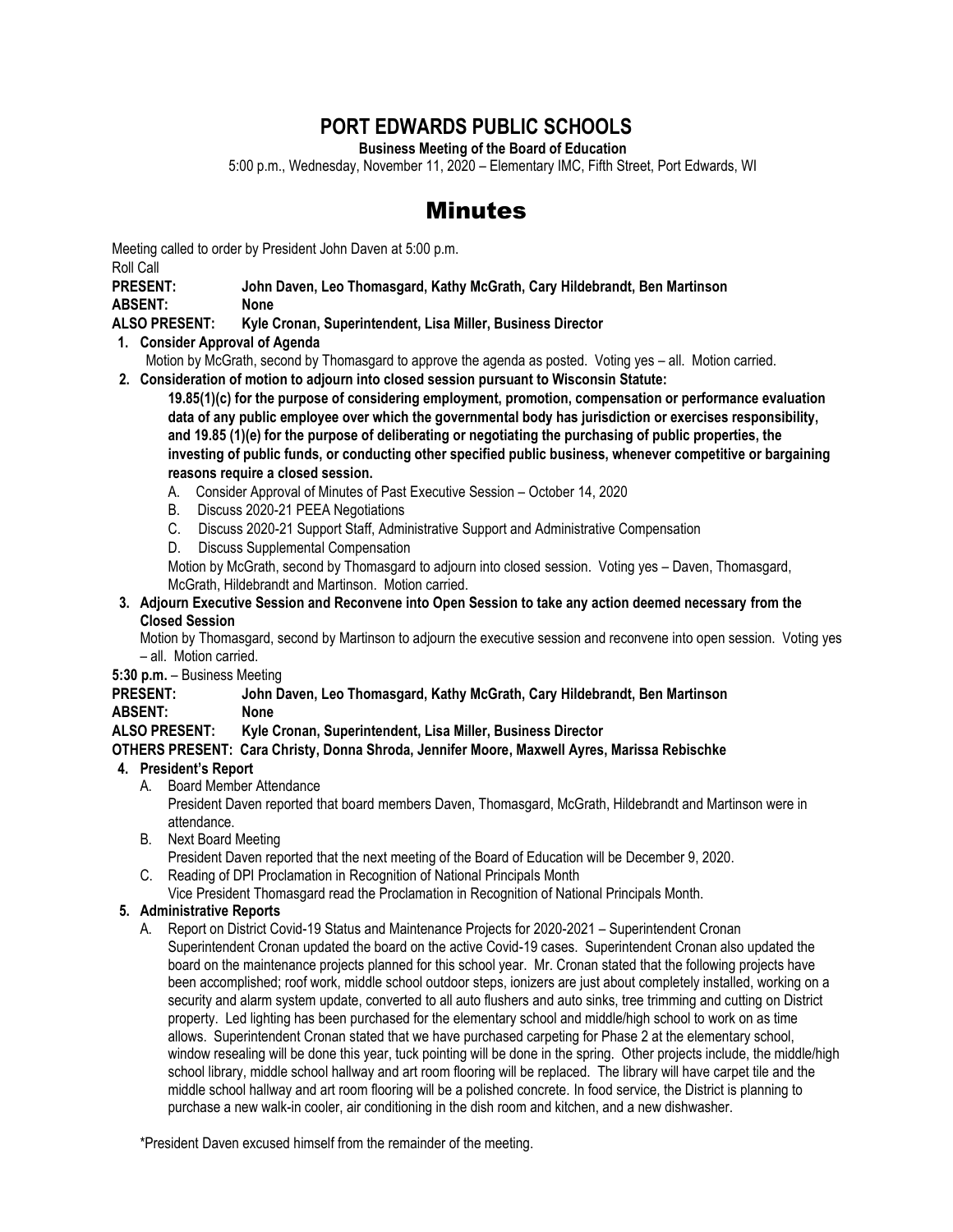- B. Report on Virtual Parent/Teacher Conferences Principal Christy Principal Christy stated the virtual parent/teacher conferences were very successful. The flexibility made finding times to meet with parents much easier.
- C. Report on Transitioning to Virtual Principal Shroda Principal Shroda reported that students that are attending school virtually is going well. Principal Shroda stated that due to the number of students and staff out due to quarantine and/or positive cases it was decided to put all students, grades 5-12, virtual beginning November 9<sup>th</sup>. Depending on updated data, students and staff may return to in-person learning on November 30.
- **6. Questions and Comments from People in Attendance** None

# **CONSENT AGENDA:**

**7. Consider Approval of Minutes of Past Meeting – October 14, 2020, October 26, 2020**

Motion by McGrath, second by Martinson to approve the minutes of the past meeting. Voting yes – all. Motion carried.  **8. Consider Approval of Financial Reports**

- A. Check Summaries................................. October 1-31, 2020 #29801-29878 & 201900174-201900475 - \$351,762.15
- 
- B. District Revenues Report ......................October 1-31, 2020
- C. District Expenditures Report .................October 1-31, 2020
- D. Cash Receipt Summary…………………October 1-31, 2020
- E. October Cash Balance Report
- F. October Fund 60 Activity Accounts Report
- G. October Substitutes Report
- H. October Budget Revisions
- I. Consider Approval of Gifts

Business Director Miller reported the following gifts/donations:

Jan Schraeder – Homemade facemasks

Coenen Family – Thirty-two boxes of pencils

Froelich Family – Two bags of art supplies

Terry Lindholm – Homemade facemask for each elementary student and staff member

Motion by McGrath, second by Martinson to approve the financial report as presented. Voting yes – all. Motion carried.

# **UNFINISHED BUSINESS**

None

# **NEW BUSINESS:**

 **9. Review of School Violence Drill - Elementary School** 

Principal Christy reviewed the process for the school violence drill at the elementary school. Officers Abbott and Mertes assisted in the drill.

- **10. Designate State Education Convention Board Delegate** Tabled to December Meeting
- **11. Consider Approval of a Motion to Temporarily Suspend Policy #0131.1 -- Bylaws and Policies, as allowed by this policy, the provision requiring that proposed amendments to policies appear at least on two successive Board agendas prior to adoption.**

Motion by McGrath, second by Martinson to suspend Policy #0131.1. Voting yes – all. Motion carried

- **12. Consider Approval of New Policy #8450.01 – Personal Protective Equipment During Pandemic/Epidemic Events** Motion by Thomasgard, second by McGrath to approve policy #8450.01 – Personal Protective Equipment During Pandemic/Epidemic Events. Voting yes – all. Motion carried.
- **13. Consider Approval of District Guidelines for Fan Attendance at Winter Athletic Events** Superintendent Cronan reviewed the guidelines for fan attendance at winter athletic events. Each athlete will be allowed 2 tickets.

Motion by McGrath, second by Martinson to approve the guidelines for fan attendance at winter athletic events. Voting yes – all. Motion carried.

**14. Consider Approval of Continuing the PESD Reopening Plans Fall of 2020 for Grades 5-12 to Schedule Virtual Days on a Limited Number of Wednesdays Through the First Semester**

Motion by Thomasgard, second by McGrath to approve continuing limited number of virtual Wednesdays through semester 1. Voting yes – all. Motion carried.